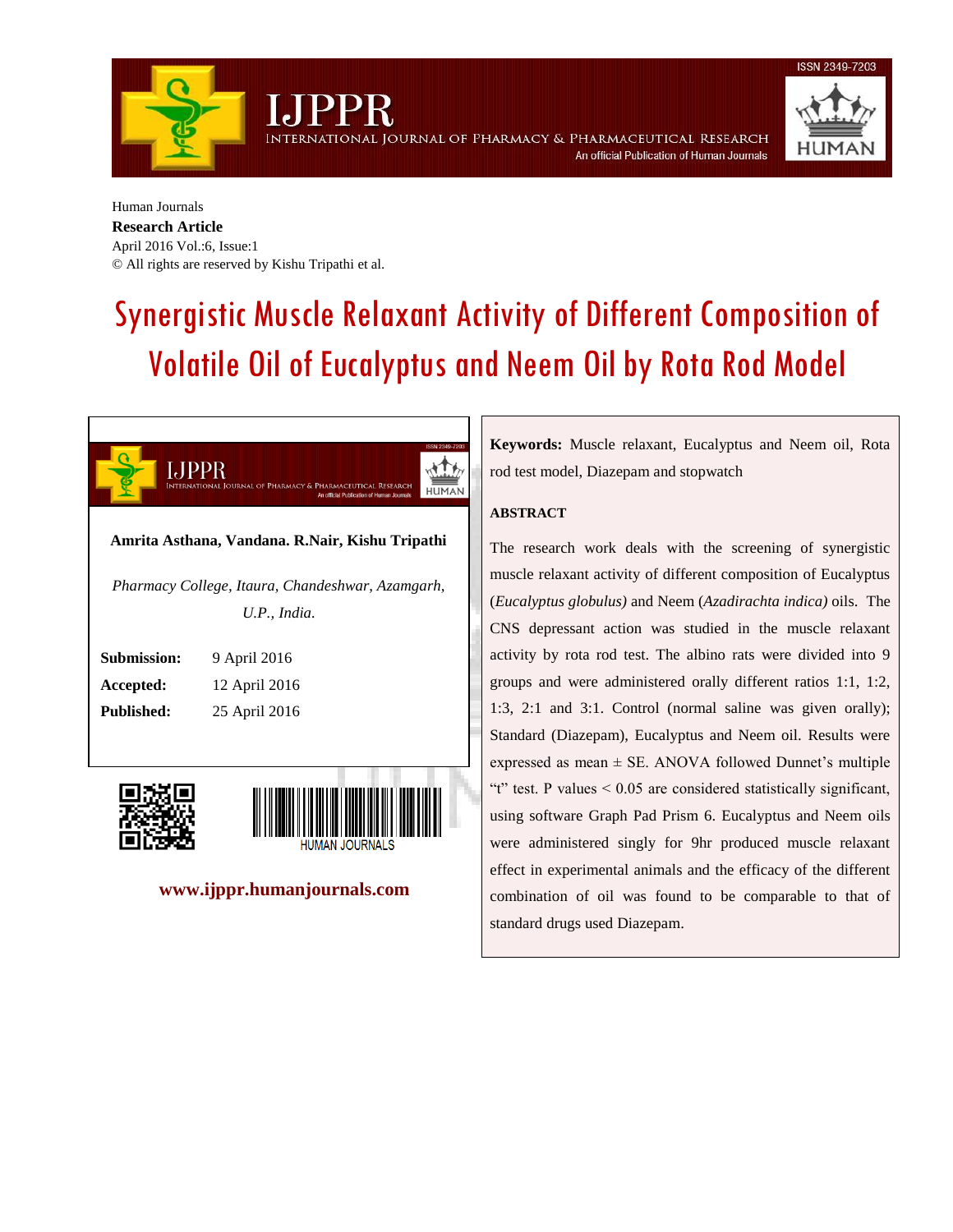# **INTRODUCTION**

It has been for more than 5000 years now that herbal extracts are being used for the treatment of diseases in the Indian subcontinent [1]. The long historical use of medicinal plants in many traditional medical practices, including experience passed from generation to generation has demonstrated the safety and efficacy of traditional medicine [2].

The oil of the plant is used therapeutically as a tonic, purgative, emetic and expectorant [3]. It also possesses anti-inflammatory and analgesic actions. It is also used as spermicidal, in treatment of piles, hysteria, epilepsy and anti-implantation [4]. Skeletal muscle relaxants are used to treat muscle spasm and spasticity. Muscle spasm is defined as a sudden involuntary contraction of one or more muscle groups and is usually an acute condition associated with muscle strain (partial tear of a muscle) or sprain (partial or complete rupture of a ligament). Skeletal muscle relaxants consist of both antispasticity and antispasmodic agents, distinction prescribers often overlook [5]. The antispasticity agents-baclofen, tizanidine, dantrolene, and diazepam in improving muscle hypertonicity and involuntary jerks. Antispasmodic agents, such as cyclobenzaprine, are primarily used to treat musculoskeletal conditions [6].

Traditionally most of the people take its juice as a tonic to increase appetite and use it in fever or to remove intestinal worms. Eucalyptus and neem oil, bark and leaf extracts have been therapeutically used as folk medicine to control diseases like leprosy, respiratory disorders, constipation and skin infections. The long historical use of medicinal plants in many traditional medical practices, including experience passed from generation to generation has demonstrated the safety and efficacy of traditional medicine. In this relation a recovery of benefit in medicine from natural sources (mainly plant products) is detected and there is exceptional hope that drugs of plant origin will have significantly lesser side effects than that recorded with synthetic drugs while having comparable efficacy. There are a number of traditional herbal drugs used in combination as polyherbal formulation to get synergistic and desirable effects. [7].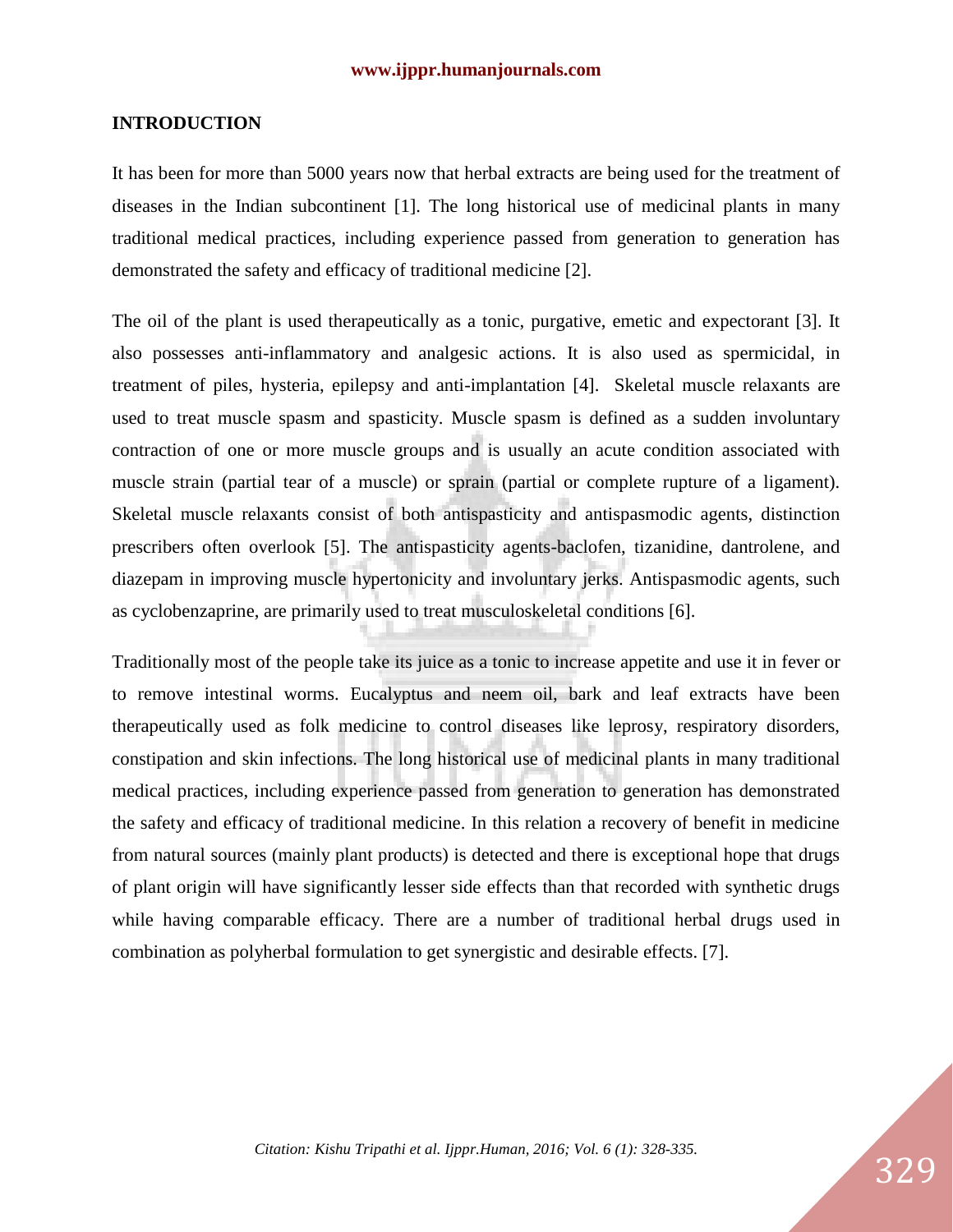## **MATERIALS AND METHODS**

## **Volatile oils and animals:**

Volatile oils of eucalyptus oil (*Eucalyptus globules*) and neem oil are used in this study. All the oils are collected by Clevenger's apparatus and their assessable tests are carried out. Male or female rats are used with a body weight (70-120g) in experiment. Animals are kept under standard conditions at 23-25°C 12hr light/dark cycle and given standard pellet diet and water*.*

## **Experimental design**

For all experiments, the animals are randomly divided into nine groups of  $(n = 6)$  animals each.

Group I: Control Group II: Treated With Eucalyptus oil. Group III: Treated With Neem oil Group IV: Treated With Eucalyptus and Neem oil ratio 1:1 Group V: Treated With Eucalyptus and Neem oil ratio 1:2 Group VI: Treated With Eucalyptus and Neem oil ratio 1:3 Group VII: Treated With Eucalyptus and Neem oil ratio 2:1 Group VIII: Treated With Eucalyptus and Neem oil ratio 3:1 Group IX: Standard Treated With Diazepam

All the animals are treated with volatile oils by oral administration. Animals were kept for 30 min. and after 1hr to 9hr of treatment for the evaluation of activities was performed.

# **Rota Rod Model:**

Mice are used with a body weight (70-120g). They are placed in plastic cages for testing in experiment and in a 12h light and dark cycle and fasting overnight. Animals are transported from the housing room to the testing area and allowed to adapt to the new environment for 1h before testing. Groups are divided into control, test and standard and each may contain 2 animals. Drugs are given by oral route by garage and the apparatus consists of a horizontal wooden rod or metal rod coated with rubber with 3 cm diameter attached and rod may rotate at 5 rpm for 5 min with the speed adjusted to 2 rotations per minute. The rod is at a height of about 50cm above the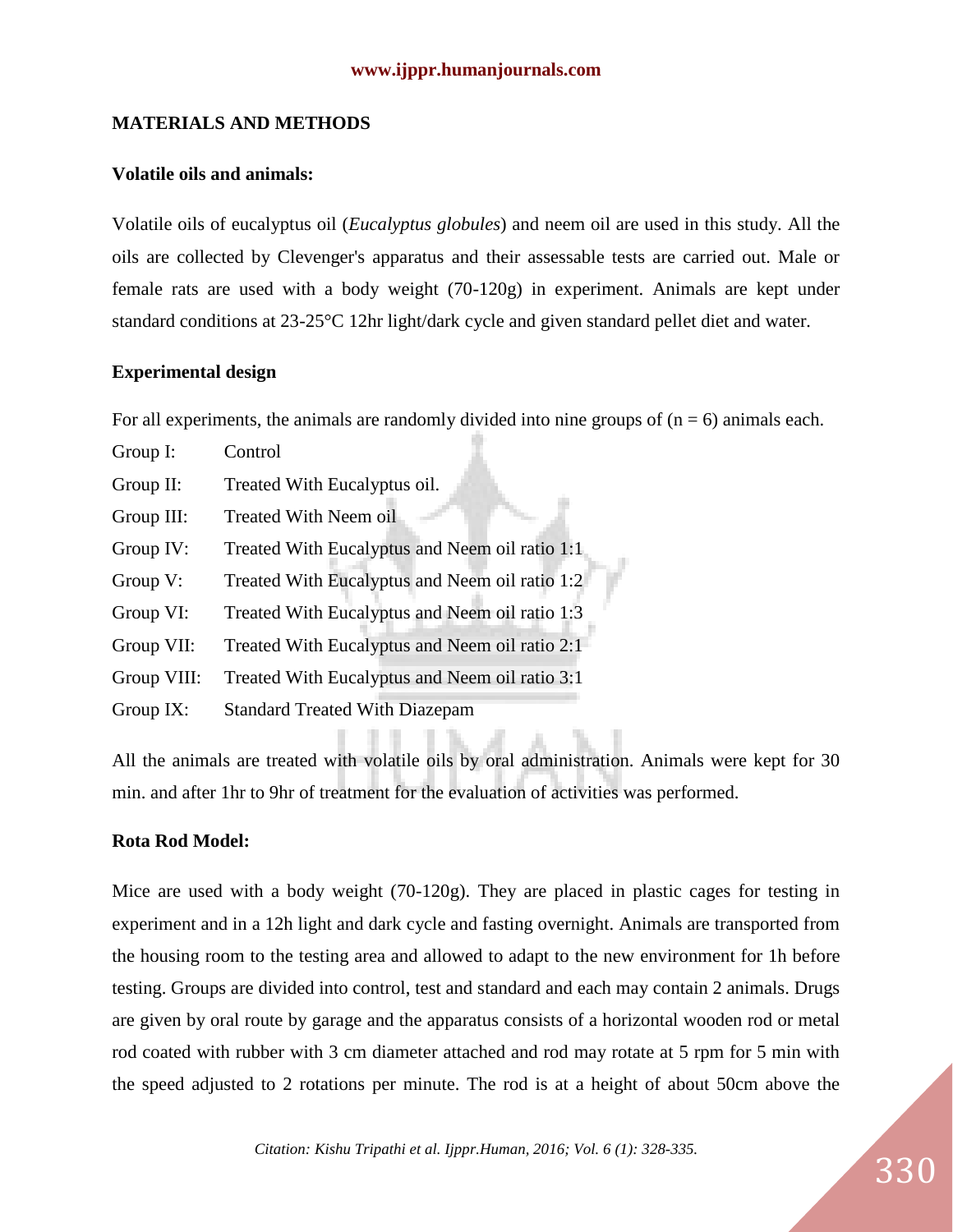animals from jumping off the roller. The rat is placed for 1min on the rotating rod. The number of animals falling from the roller during this time is counted with stopwatch. Moreover, testing at various time intervals, time response curves can be obtained then calculated the ANOVA [8].

#### **Effect of Volatile oils on Muscle relaxant test:**

Results of Muscle relaxant test of selected volatile oils are given in Table:1 and illustrated in Fig. The treatment with eucalyptus and neem oil showed decreased in fall of time was significant ( $p<0.05$ ). Where eucalyptus oil treated animals showed significant ( $p<0.001$ ) decreased in fall of time.

## **Animals:**

Mice are used with a body weight (70-120g) in experiment. Animals were procured, were feeding normal diet and water *ad libitum* and were providing to natural light and dark cycle at controlled room temperature of  $20-25^{\circ}$ C. The animals were conforming to the laboratory condition before experiments. The animals were fasting overnight before drug administration. Tail suspension test Model was performed during day time between 7 a.m. and 5 p.m. Experimental protocol is approved by Institutional Animal Ethics Committee (IAEC). Care of the animals was taken as per guidelines of the Committee for the Purpose of Control and Supervision of Experiments on Animals (CPCSEA), Ministry of Environment and Forests, Government of India [9].



**Fig: 1 Rot-Rod Model**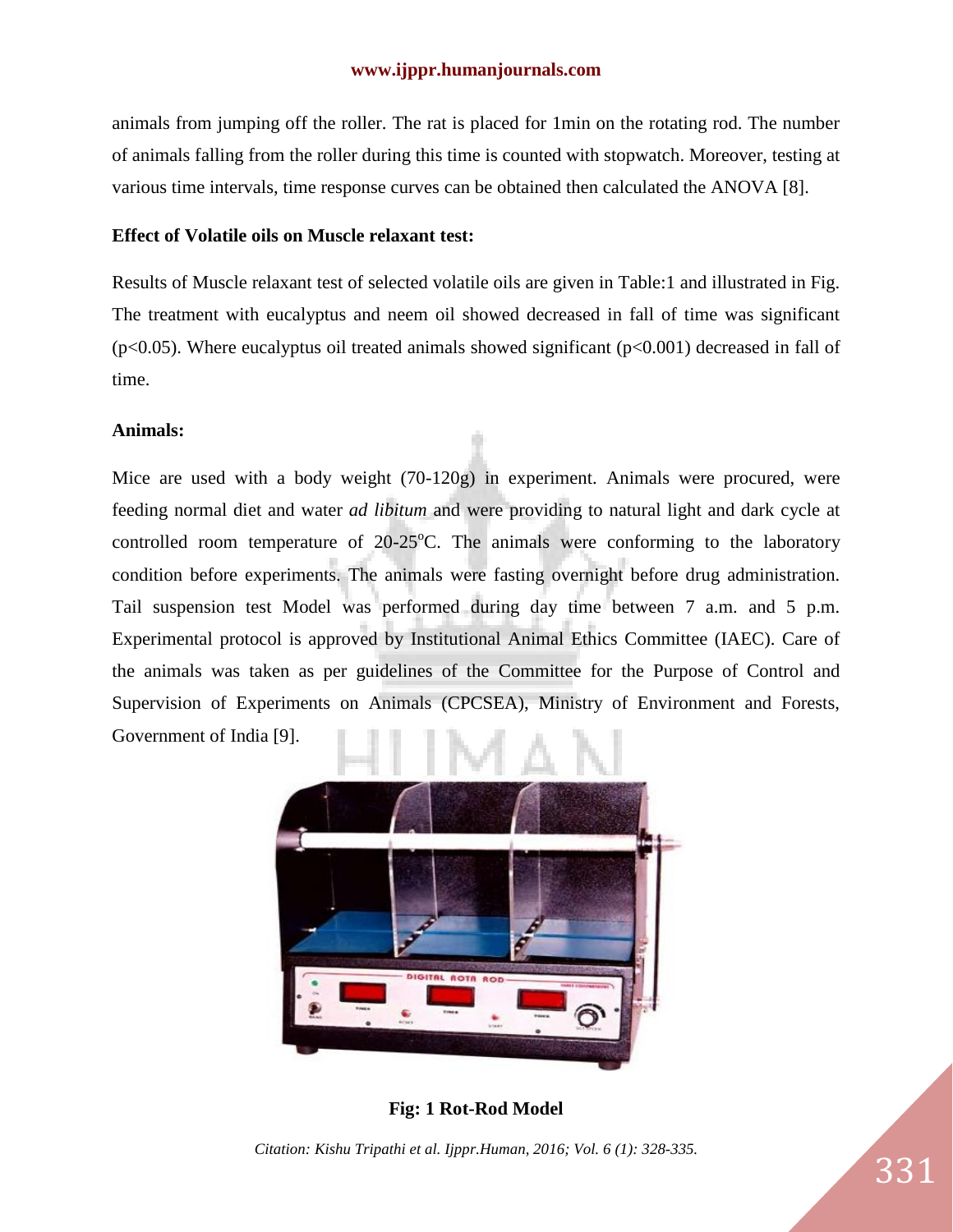| Group      | Fall of time (in sec) |                            |                             |                      |                               |                                   |                     |                        |                         |                          |
|------------|-----------------------|----------------------------|-----------------------------|----------------------|-------------------------------|-----------------------------------|---------------------|------------------------|-------------------------|--------------------------|
|            | 30<br>min             | 1hr                        | 2 <sub>hr</sub>             | 3hr                  | 4hr                           | 5hr                               | 6hr                 | 7hr                    | 8hr                     | 9hr                      |
| Control    | $48\pm0$              | $95 \pm 0.5$               | $91.0+$<br>1.0              | $93.0+$<br>1.0       | 120.0<br>$\pm 0.0$            | $92.0 \pm 0.$<br>$\boldsymbol{0}$ | $91.0+$<br>0.5      | $92.0 +$ .<br>05       | $92.0 \pm 1$<br>$\cdot$ | $95.0 \pm 1.5$<br>$\ast$ |
| Standard   | $40\pm1$              | $90.0 \pm 1$<br>$\Omega$ . | $81.0\pm$<br>1.5            | $86.0+$<br>0.5       | $76.0+$<br>0.5                | $73.0 + 0.$<br>5                  | $71.0+$<br>0.5      | $67.0 \pm 1$<br>0.     | $69.0 \pm 1$<br>$\cdot$ | $69.0 \pm 0.0$<br>$\ast$ |
| Eucalyptus | $113+$<br>$0.0**$     | $168.0\pm$<br>$1.5**$      | 151.0<br>$\pm 1.25$<br>$**$ | 153.0<br>$\pm 1.5^*$ | 158.0<br>$\pm 0.25$<br>$\ast$ | $149.0 \pm 0$<br>$.0*$            | 145.0<br>$\pm 0.0*$ | $142.0 \pm$<br>$1.5**$ | $147.0+$<br>$0.5*$      | $149.0 \pm 0.$<br>$0*$   |
| Neem       | $141\pm$              | $149.0 \pm$                | 155.0                       | 159.0                | 155.0                         | $154.0 \pm 2$                     | 151.0               | 156.0±                 | $151.0+$                | $155.0 \pm 0.$           |
|            | $0.0**$               | $1.0**$                    | $\pm 2.0*$                  | $\pm 0.5*$           | $\pm 0.5*$                    | $.0*$                             | $\pm 1.0*$          | $1.0*$                 | $0.0*$                  | $5*$                     |
| 1:1        | $108\pm$              | $101.0+$                   | $87.0+$                     | $91.0+$              | $85.0+$                       | $83.5 \pm 1.$                     | $81.0+$             | $83.5 + 0$             | $82.0 + 0$              | $84.5 \pm 0.5$           |
|            | $1.5*$                | $2.0*$                     | $1.0*$                      | $0.5*$               | $1.0*$                        | $0*$                              | $0.0*$              | $.0*$                  | $.0*$                   | $\ast$                   |
| 1:2        | $90 \pm 1.$           | $146.5\pm$                 | 123.0                       | 115.0                | 111.5                         | $108.0 \pm 1$                     | 106.0               | $107.0\pm$             | $107.0+$                | $108.0 \pm 1.$           |
|            | $0*$                  | $2.0*$                     | $\pm 1.0*$                  | $\pm 1.0*$           | $\pm 0.0*$                    | $.5*$                             | $\pm 0.0*$          | $0.5*$                 | $0.5*$                  | $0*$                     |
| 1:3        | $62 \pm 1.$           | $117.5+$                   | $98.0+$                     | $93.0+$              | $82.5+$                       | $83.5 \pm 0.$                     | $74.0+$             | $73.0 + 0$             | $74.5 + 0$              | $77.5 \pm 1.5$           |
|            | $0*$                  | $2.0*$                     | $0.5*$                      | $0.5*$               | $0.0*$                        | $5*$                              | $0.0*$              | $\Box$ .5*             | $.5*$                   | $\ast$                   |
| 2:1        | $82+0.$               | $101.0+$                   | 103.0                       | 199.0                | $97.0+$                       | $95.0 \pm 0.$                     | $85.5+$             | $84.0 + 0$             | $90.0 \pm 1$            | $90.5 \pm 2.5$           |
|            | $0*$                  | $2.0*$                     | $\pm 0.5*$                  | $\pm 0.5*$           | $0.0*$                        | $5*$                              | $0.5*$              | $.0*$                  | $.0*$                   | $\ast$                   |
| 3:1        | $94 \pm 0.$           | $102 \pm 1.$               | $86.0+$                     | $81.0+$              | $79.0+$                       | $76.0 + 0.$                       | $76.0 \pm$          | $73.0 + 1$             | $76.0 \pm 1$            | $78.0 \pm 1.0$           |
|            | $5*$                  | $5*$                       | $1.5*$                      | $0.5*$               | $0.0*$                        | $0*$                              | $2.0*$              | $.0*$                  | $.0*$                   | $\ast$                   |

**Table: 1 Synergistic Muscle relaxant activity of Eucalyptus and Neem oils on Rota Rod Model** 

Values are in Mean  $\pm$  S.E.M (n=6). Data are expressed as Mean $\pm$ S.E.M. Test employed ANOVA one way followed by Dunett's test.  $(n=6)$  animal in each group. \*\*  $(p<0.01)$ ,\* $(p<0.05)$ , ns (nonsignificant) compared to control group.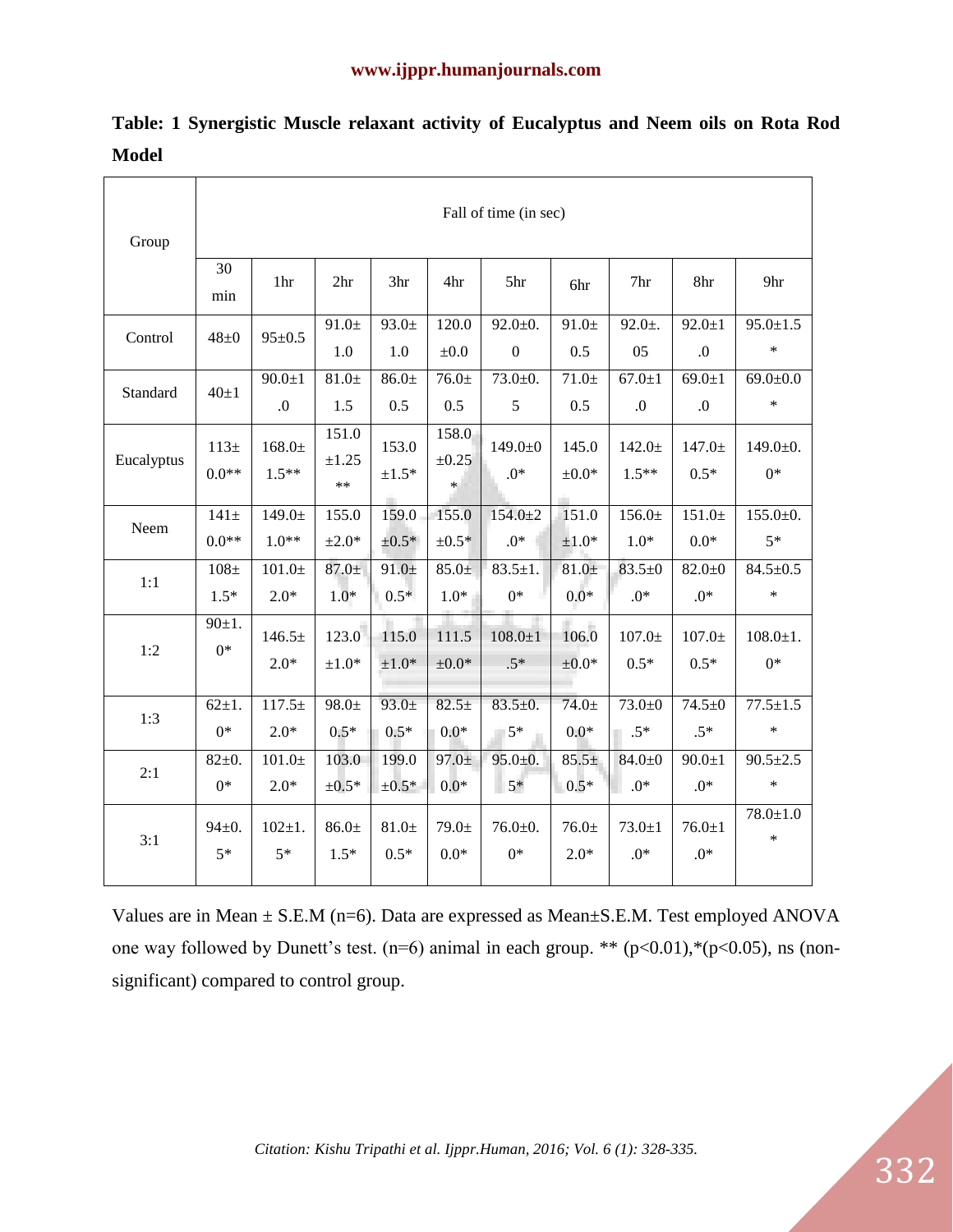

**Fig: 2 Fall of time (in sec)**

# **STATISTICAL ANALYSIS**

The statistical analyses are carried by one way ANOVA followed by Dunnet's multiple "t" test. P values < 0.05 (95% confidence limit) are considered statistically significant, using software Graph Pad Prism6.

# **RESULTS AND DISCUSSION**

Results of Muscle relaxant test of selected volatile oils are given in Table. Treatment with eucalyptus, neem and combination of eucalyptus and neem in 1:1, 1:2, 1:3, 2:1, 3:1 ratio showed decreased in Fall of time and the mixture of oils are given at dose of 100mg/kg body weight along with standard Diazepam given orally. It was found that eucalyptus and neem volatile oil at different ratio (1:1, 1:2, 1:3, 2:1 and 3:1) exhibited maximum activity after 2hr and significantly reduced Muscle relaxant even till 7hr than 9hr after drug admission as compared to control.

Muscle relaxant activity using Muscle relaxant in the present study showed that the eucalyptus and neem essential oil at different ratio have enough ability to control the Muscle relaxant might be due to various chemical constituents present in volatile oils. On comparison between different ratios, 1:3, 2:1, 1:3 ratios are most effective one and be suitable for further herbal formulation.

The muscle relaxant activities are evaluated using Muscle relaxant test. Duration of fall of time is taken as muscle Co-ordination activity and eucalyptus and neem essential oil decreased the fall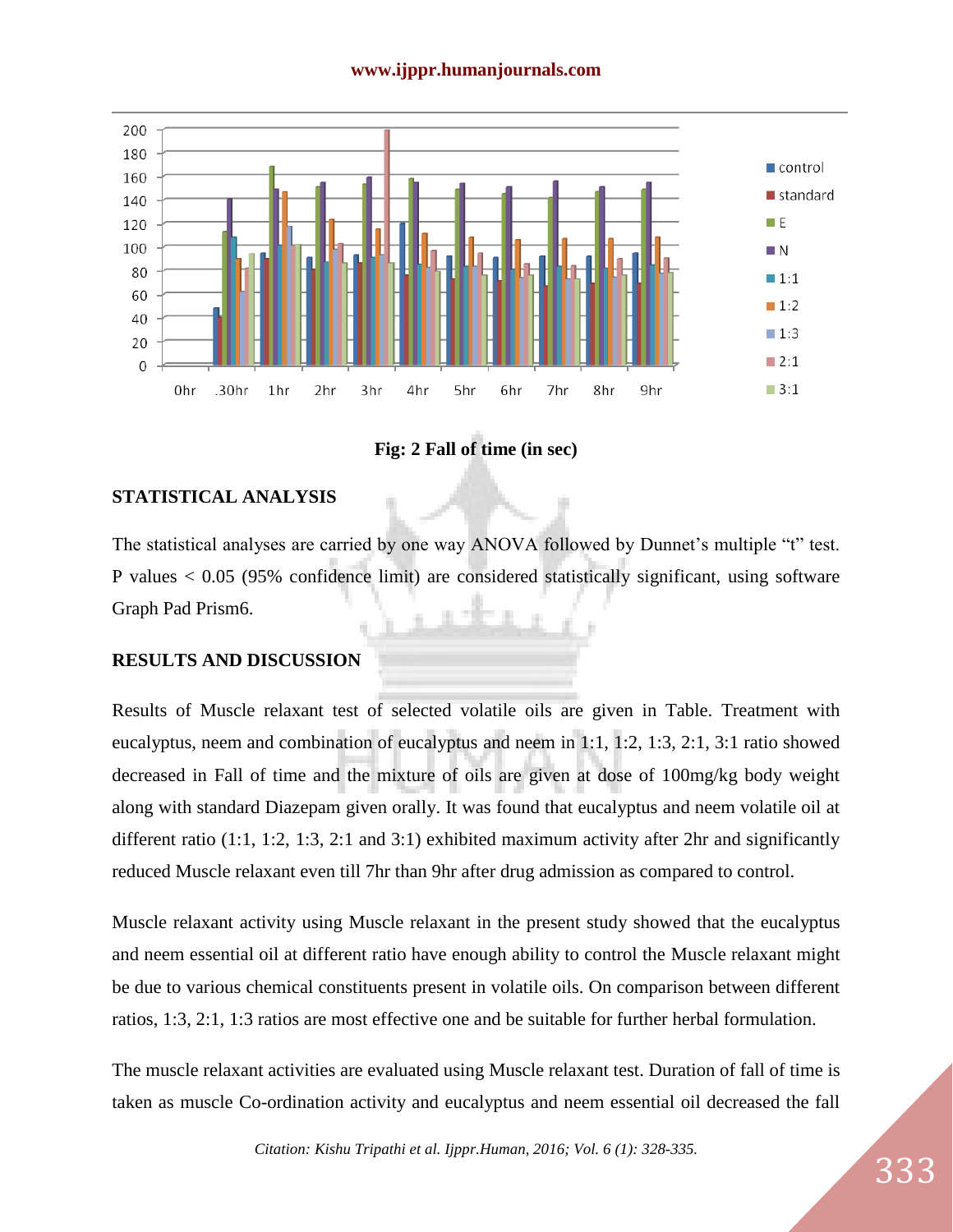of time which indicates about their muscle Co-ordination activity. Moreover, Eucalyptus oil increased duration of tail flick in both tests.

#### **CONCLUSION**

In muscle relaxant activity, on 9hr treatment, animals treated with eucalyptus, neem show significant effect while those treated with and combination of eucalyptus and neem in 1:1, 1:2, 1:3, 2:1, 3:1 ratio showed decreased in Fall of time showed more significant effect and the standard drug diazepam drug showed more significant effect in both the experiment (rota rod model) indicating the muscle relaxant activity. Testing compounds for muscle relaxing activity of both centrally acting and peripheral acting muscle relaxants combination of eucalyptus and neem in 1:1, 1:2, 1:3, 2:1, 3:1 ratio also reduced the time spent on the revolving rod by animal in the rota rod test, a test mainly used to screen centrally acting muscle relaxants. This represented that eucalyptus and neem in 1:1, 1:2, 1:3, 2:1 and 3:1 ratio may show better muscle relaxant activity. The muscle relaxant effect of eucalyptus and neem in 1:1, 1:2, 1:3, 2:1, 3:1 ratio could be due to the interaction of flavonoids chemical constituent of eucalyptus and neem oil with the GABA/benzodiazepine receptor complex in the brain.

## **ACKNOWLEDGEMENT**

I would like to thank Prof. Bajrang Tripathi, Chairman, Pharmacy College, Azamgarh and Prof. Dr. Kishu Tripathi, Director for providing constant encouragement, valuable guidance and facilities at all stages of this work.

## **REFERENCES**

**1.** Dahanukar SA, Kulkarni RA, Rege NN. Pharmacology of medicinal plants and natural products. Indian Journal of Pharmacology. **2000**; 32: 81-118.

**2.** D. R. Kar., Ghosh G., P. Sudhir Kumar., Sahu P K**.** Int. J. Pharm Tech Res. **2014**, 6 (3), pp 874-879.

**3.** AK Nadkarni. The Indian Materia Medica, Vol I, 2nd Edition, Popular Prakashan, Bombay, **1982**, 1102-03.

**4.** VN Pandey. Pharmacological Investigation of Certain Medicinal plants and Compound Formulations used in Ayurveda and Siddha, Yugantar Press, New Delhi, **1996**, 22-25.

**5.** Ginzburg S. R. Queens New York, NY 11439, USA.

**6.** Onslow, Muriel Wheldale. Core Hist. Lit. of Agr, **2013**, 04-30.

**7.** H. Gobel, G. Schmidt and D. Soyka, Effect of peppermint and *Eucalyptus* oil preparations on neurophysiological and experimental algesimetric headache parameters. *Cephalalgia: an International Journal of Headache*, **1994,** vol.14, issue.3, pp.228-34.